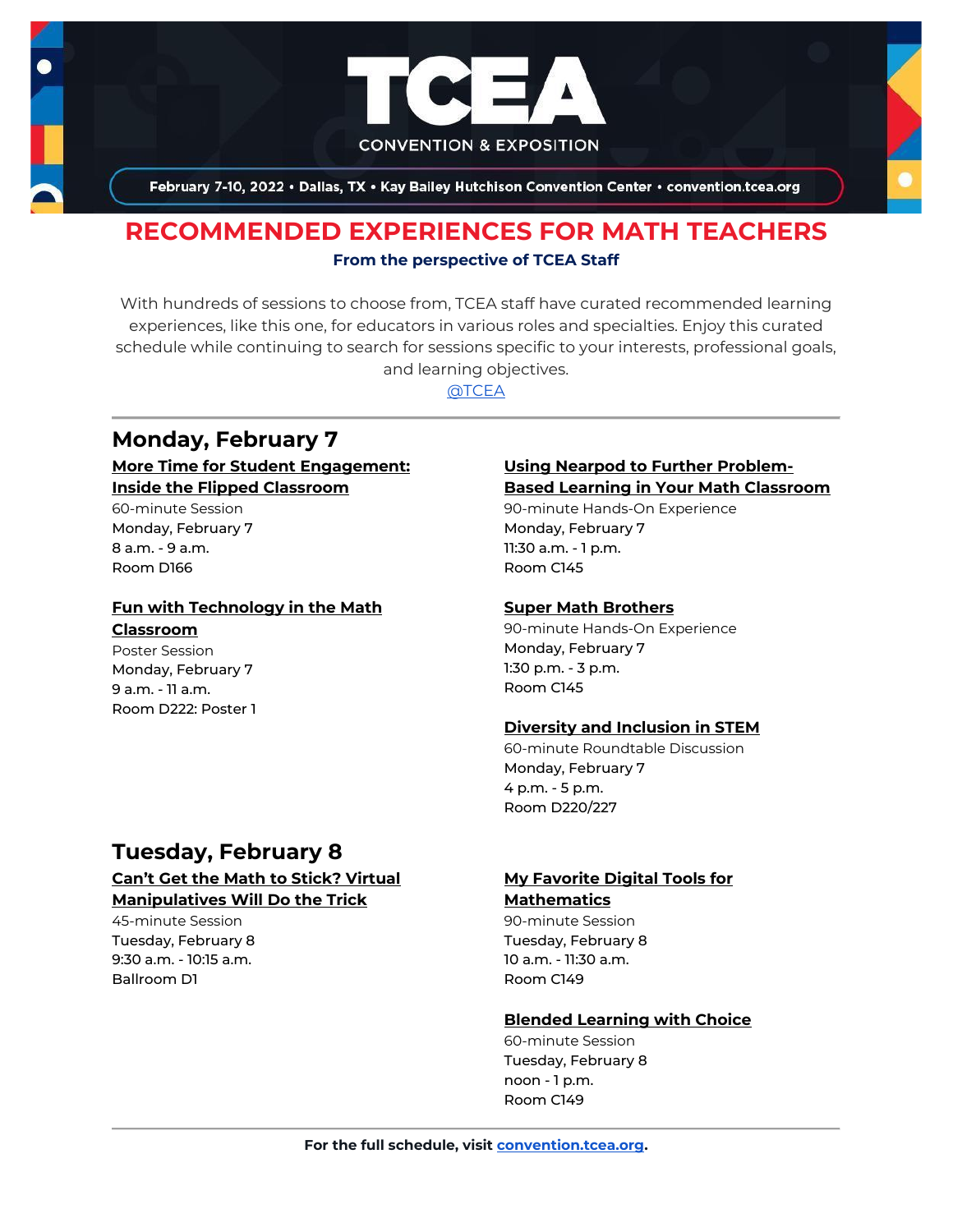



February 7-10, 2022 . Dallas, TX . Kay Bailey Hutchison Convention Center . convention.tcea.org

#### **[Robert Knight Exhibit Hall](https://register.tcea.org/2022/session_list.cfm?session_key=61CDF249-F04D-A206-2B64-15D6559D2515&session_date=Tuesday,%20Feb%2008,%202022)**

Special Event Tuesday, February 8 2 p.m. – 7 p.m. Exhibit Hall

# **Wednesday, February 9**

#### **[How to Make Learning Stick](https://register.tcea.org/2022/session_list.cfm?session_key=0239CCCB-F04D-A206-2B64-DB4E1243673F&session_date=Wednesday,%20Feb%2009,%202022)**

45-minute Session Wednesday, February 9 8 a.m. - 8:45 a.m. Ballroom D1

#### **[Game On! Gamification in the Classroom](https://register.tcea.org/2022/session_list.cfm?session_key=02385502-F04D-A206-2B64-00021E9CC407&session_date=Wednesday,%20Feb%2009,%202022)**

90-minute Session Wednesday, February 9 11 a.m. - 12:30 p.m. Room D166

#### **[Dedicated Exhibit Hall](https://register.tcea.org/2022/session_list.cfm?session_key=61CDD8E6-F04D-A206-2B64-74AAAD8173D7&session_date=Wednesday,%20Feb%2009,%202022)**

Special Event Wednesday, February 9 2 p.m. – 3 p.m. Exhibit Hall

# **Thursday, February 10**

#### **[Asking the Right Questions: Unleash](https://register.tcea.org/2022/session_list.cfm?session_key=0231385F-F04D-A206-2B64-5EA11CC4CB7C&session_date=Thursday,%20Feb%2010,%202022)  [Every Student's Potential](https://register.tcea.org/2022/session_list.cfm?session_key=0231385F-F04D-A206-2B64-5EA11CC4CB7C&session_date=Thursday,%20Feb%2010,%202022)**

60-minute Session

Thursday, February 10 8 a.m. - 9 a.m. Room D220/227

## **[Cultivating Mathematicians: When DEI](https://register.tcea.org/2022/session_list.cfm?session_key=0234B2C6-F04D-A206-2B64-51F1ADA547E6&session_date=Thursday,%20Feb%2010,%202022)**

**[Drives Design](https://register.tcea.org/2022/session_list.cfm?session_key=0234B2C6-F04D-A206-2B64-51F1ADA547E6&session_date=Thursday,%20Feb%2010,%202022)**

60-minute Session Thursday, February 10 noon - 1 p.m. Room C149

#### **[Google Tools in the Math Classroom:](https://register.tcea.org/2022/session_list.cfm?session_key=02394705-F04D-A206-2B64-2B94ADCDC2EE&session_date=Wednesday,%20Feb%2009,%202022)  [Shifting Teachers and Students from](https://register.tcea.org/2022/session_list.cfm?session_key=02394705-F04D-A206-2B64-2B94ADCDC2EE&session_date=Wednesday,%20Feb%2009,%202022)  [Consumers to Creators](https://register.tcea.org/2022/session_list.cfm?session_key=02394705-F04D-A206-2B64-2B94ADCDC2EE&session_date=Wednesday,%20Feb%2009,%202022)**

60-minute Session Wednesday, February 9 3 p.m. - 4 p.m. Room C149

## **[Amp Up Your Canvas Courses by](https://register.tcea.org/2022/session_list.cfm?session_key=023089EE-F04D-A206-2B64-4F81AA0D3702&session_date=Wednesday,%20Feb%2009,%202022)  [Building Collaborative, Interactive](https://register.tcea.org/2022/session_list.cfm?session_key=023089EE-F04D-A206-2B64-4F81AA0D3702&session_date=Wednesday,%20Feb%2009,%202022)**

**[Content Students Will Love](https://register.tcea.org/2022/session_list.cfm?session_key=023089EE-F04D-A206-2B64-4F81AA0D3702&session_date=Wednesday,%20Feb%2009,%202022)** 90-minute Hands-On Experience Wednesday, February 9 3:30 p.m. - 5 p.m. Room D170

#### **[Dedicated Exhibit Hall](https://register.tcea.org/2022/session_list.cfm?session_key=61CDD8E6-F04D-A206-2B64-74AAAD8173D7&session_date=Thursday,%20Feb%2010,%202022)**

Special Event Thursday, February 10 1 p.m. - 2 p.m. Exhibit Hall

#### **[Closing Keynote](https://register.tcea.org/2022/session_list.cfm?session_key=5F4F3255-F04D-A206-2B64-6ACD0E3FF7E6&session_date=Thursday,%20Feb%2010,%202022)**

Special Event Thursday, February 10 2 p.m. - 3:30 p.m. Exhibit Hall D